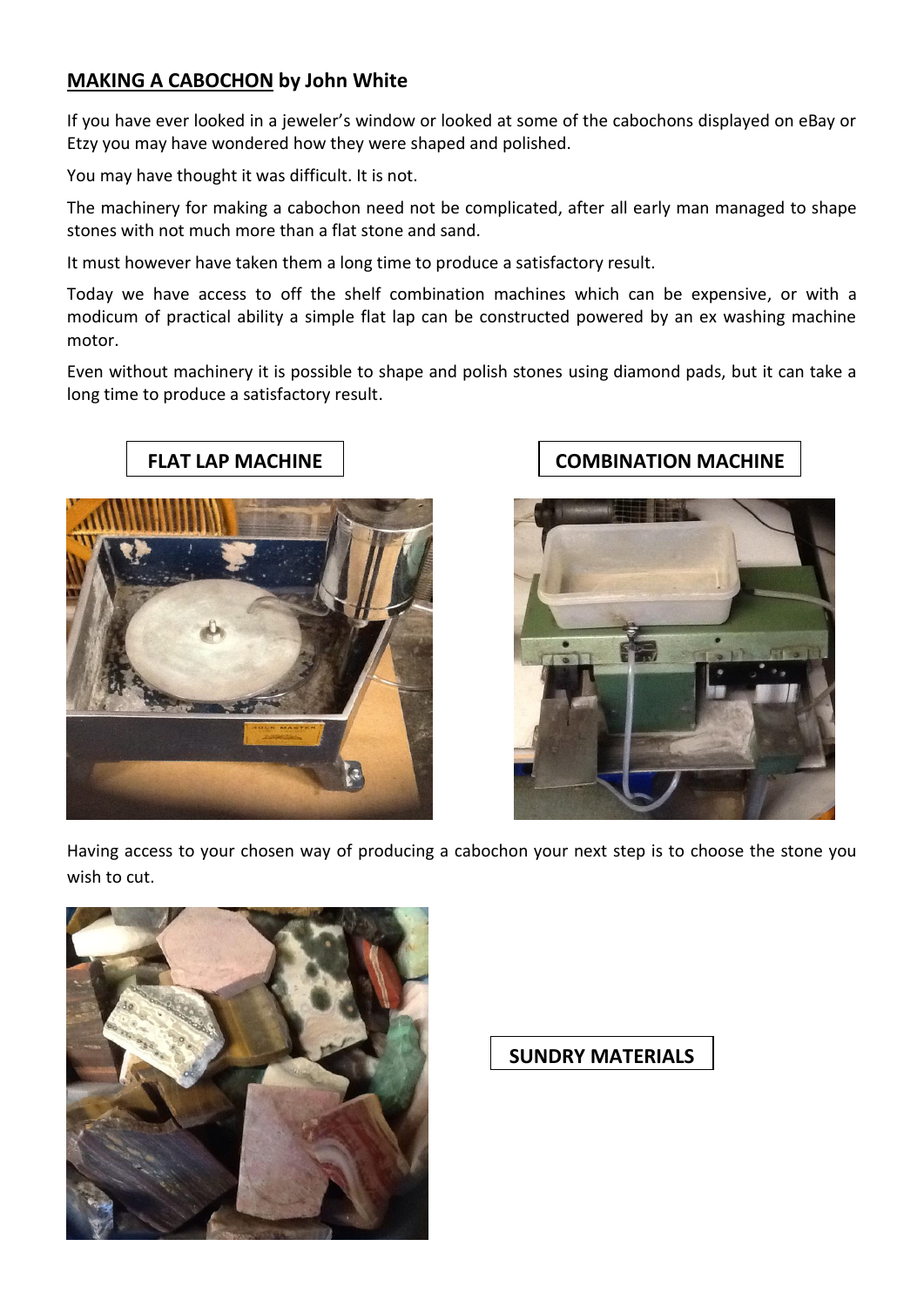It might be a found stone, a flint, an agate or a bought stone. Stones are not always flaw free and if there are cracks or cavities you may suddenly and unexpectedly find a piece falling off as you cut or polish. Careful inspection will reveal any cracks or other imperfections which will need to be avoided.

I must also warn that some stones do not readily take a polish but you can usually only tell with experience. Decide on the shape and size of the cabochon you want to make. Cut the stone so that you have a slice, or slab, that is slightly thicker than required for the finished stone.

If you intend to set the cabochon in an existing or bought mount the size will need to be accurately measured and marked on the stone using an aluminium pencil and a stencil. If the slice is too large it will need to be reduced before finally grinding it down to the marked outline.

Much excess can often be cut off using a diamond saw, but on other occasions simply grinding away the surplus will be easier. Off cuts can sometimes be turned into ear rings. Some material is both expensive and rare so small pieces can be worth saving.



Do make sure that the face that is to become the dome is the most attractive before you start to cut. Patterns often do not travel through a stone and making the wrong choice can lead to disappointment. Having made your decision, and cut the stone to the desired shape the back should be ground flat and polished.

It is common practice to make a slight chamfer to the edge of the stone to aid setting. The flat surface will aid adherence to the dop stick. A dop may be a piece of dowel or even a flat head nail if the size of the stone is small. The purpose of dopping is to ease the formation of the dome, whether a high dome or a low one. I do not recommend holding the stone in your fingers as you are shaping it. Laps and wheels can quickly cut fingernails.

Dopping is usually achieved by heating dopping wax and creating a base around the dop to which the stone is to be attached. An alternative method I use is Gorilla super glue. It is quicker and more reliable, but releasing the stone when finished can be difficult.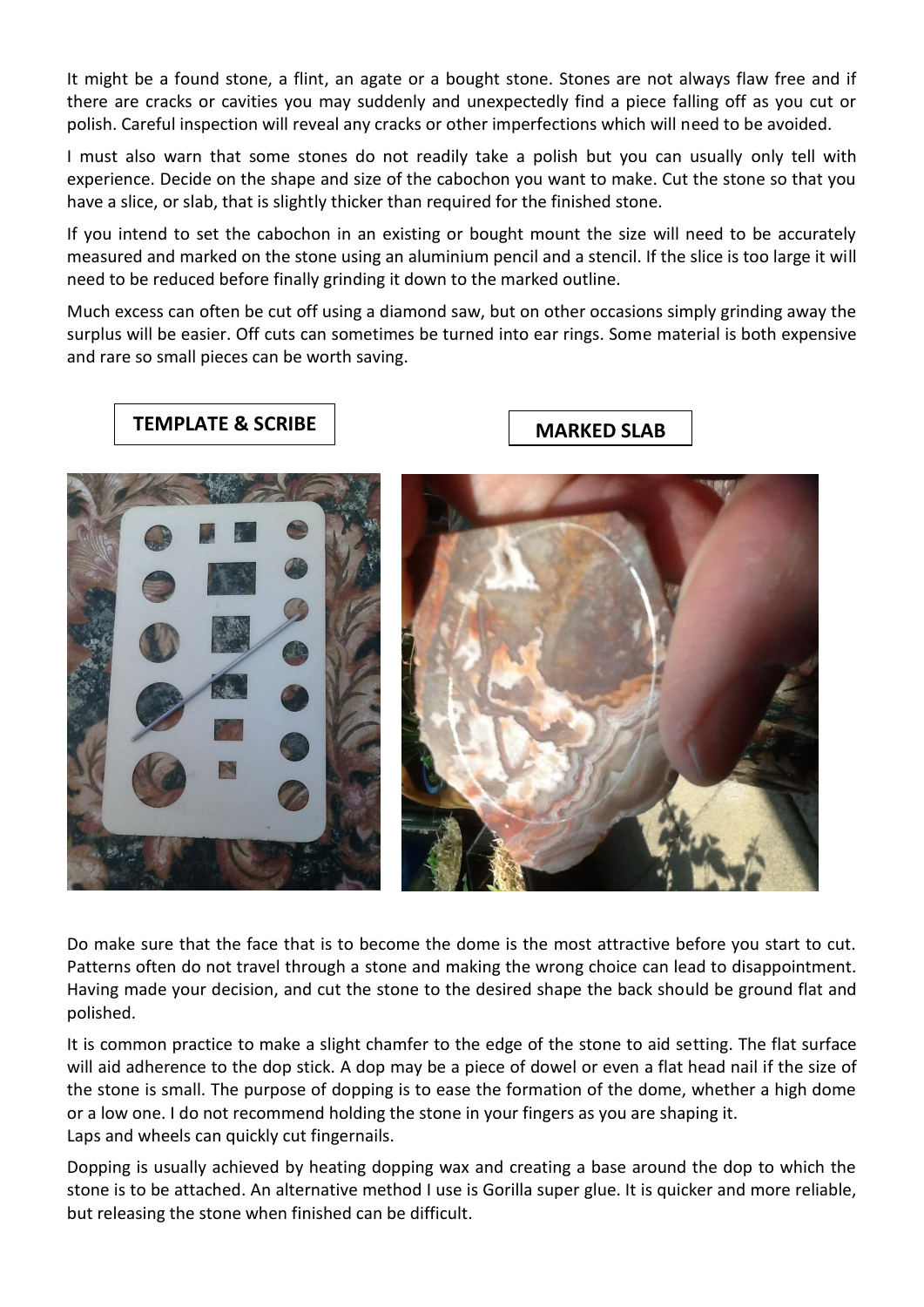Assuming you are going to use wax, once the wax is on the dop and still pliable press it onto a cold flat metallic surface. This will give maximum contact with the base of the stone. It is important to give the stone as much support as possible by making good wax shoulders.

Before dopping the stone needs to be gently heated to avoid cracking. This can be done on the top of the heater as it is turned on, but do check beforehand whether the stone is heat sensitive. If it is use super glue. The stone must be fully supported by the dop wax shoulders.

With the stone attached let it cool slowly. When set the stone will take quite a lot of pressure, but be aware that stones can come unstuck and be damaged if they get too hot during the grinding process. Ensure the stone is kept cool by having water dripping onto the grinding wheel or lap.

Take the stone away from the lap or wheel periodically to check progress, to cool, and to determine any corrective action required. Remember if you grind too much off you cannot put it back!

## **ELECTRIC HEATER AND METHYLATED SPIRIT HEATER**



## **WAX DOPPED STONES**



There are several ways to shape a stone. One is to use a flat lap with silicon carbide grit or, if affordable, a diamond sintered flat lap. You should start by using a coarse grit on the plain flat lap.

You could also use a coarse grit grinding wheel, or a diamond sintered wheel. Whilst quite expensive a diamond wheel will last a long time.

Shaping the dome is best done using a circular motion of the dop stick. You will need to check frequently that the stone is being cut to the required shape. As you near the desired shape you should change the lap or wheel to a finer grade. You must make sure that the cabochon is free of any of the coarse grit to avoid contamination of the new lap or wheel.

As the dome is ground to shape keep a look out for flat spots. A preliminary light polish will highlight imperfections. Once any imperfections have been removed final polishing can start.